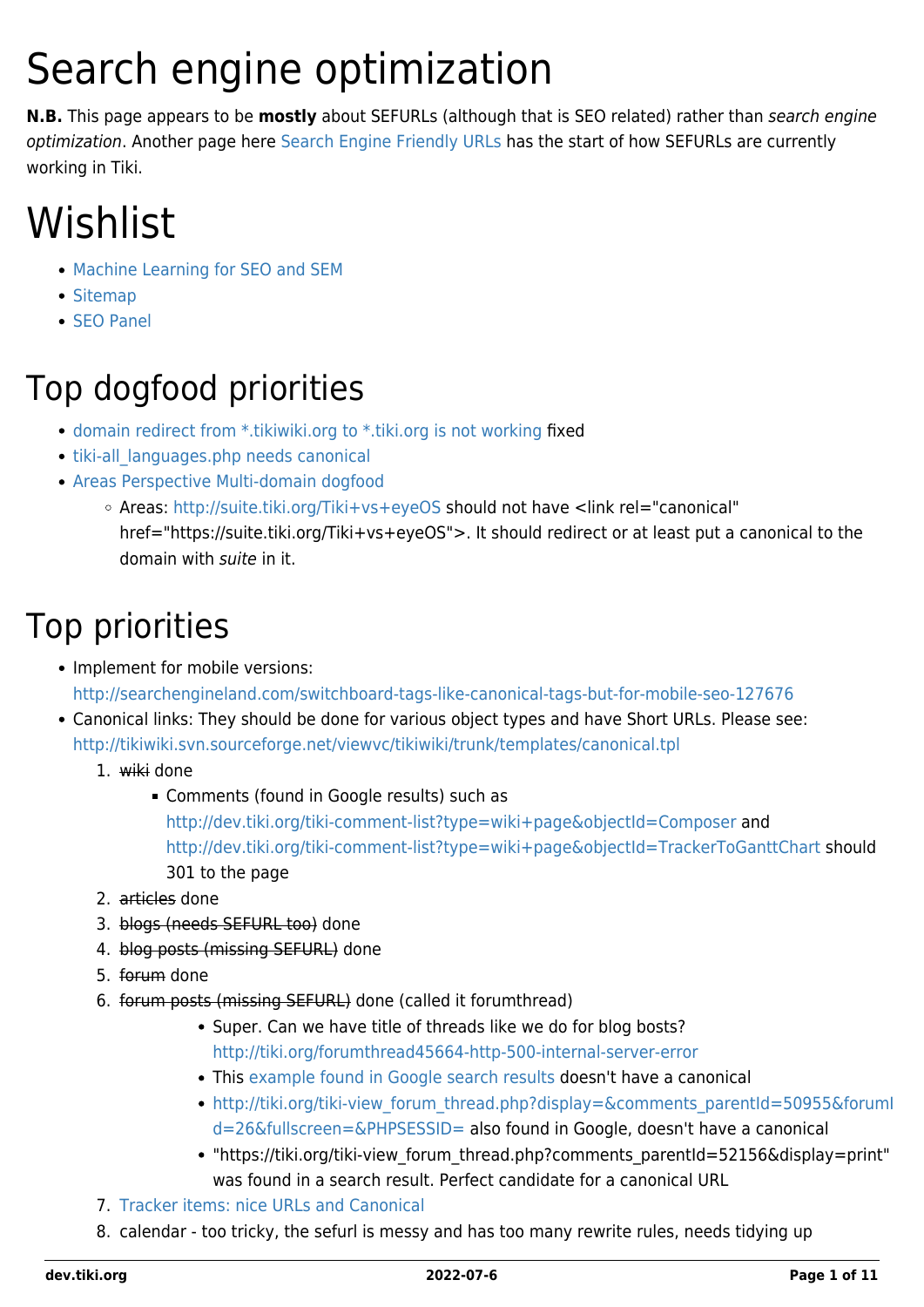9. categories done, but some tidying up of sort order etc needed

- Canonical should link to http version because better for SEO Done r40833
- tags for pages such as:
	- [http://doc.tiki.org/tiki-browse\\_freetags.php?tag=+cms&sort\\_mode=name\\_asc&broaden=y](http://doc.tiki.org/tiki-browse_freetags.php?tag=+cms&sort_mode=name_asc&broaden=y)
- directory: [http://tiki.org/tiki-directory\\_browse.php?parent=36](http://tiki.org/tiki-directory_browse.php?parent=36) vs<http://tiki.org/directory36?print=y>

### Notes

- Inform robots not to index error messages (ex.: db connection issue)
	- o but added meta generator?
	- Error 503 or something
	- <http://doc.tiki.org/Meta+Tags>
	- <http://antezeta.com/news/avoid-search-engine-indexing>
- inform robots not to index machine translated pages like: [http://info.tiki.org/tiki-index.php?machine\\_translate\\_to\\_lang=fa&no\\_bl=y&page=About+Tiki](http://info.tiki.org/tiki-index.php?machine_translate_to_lang=fa&no_bl=y&page=About+Tiki)
- <http://www.google.com/support/webmasters/bin/answer.py?answer=35769>
- pages which end with .txt should also work with shortURLS
- browser title of [https://info.tiki.org/tiki-list\\_file\\_gallery.php?view=list&galleryId=4](https://info.tiki.org/tiki-list_file_gallery.php?view=list&galleryId=4) is "calendar"

#### **Questions**

- Should we use absolute URLs for canonicals? Answer: yes
- What about:<https://github.com/piwik/piwik/issues/2974>

#### Open

| <b>Rating</b>                                                                                 | <b>Subject</b>                                                  | <b>Submitted</b><br>by | <b>Importance</b> | <b>Easy</b><br>to<br>solve? | <b>Priority</b> | <b>Category</b>      | <b>Volunteered</b><br>to solve | <b>Created</b>        | <b>LastModif</b> | <b>Comments</b>               |
|-----------------------------------------------------------------------------------------------|-----------------------------------------------------------------|------------------------|-------------------|-----------------------------|-----------------|----------------------|--------------------------------|-----------------------|------------------|-------------------------------|
| ***<br>1★★<br>***<br>计女女<br>***<br>计女女<br>***<br>计女女<br>***<br>计女女<br>$(1)$<br>$\pmb{\Theta}$ | metatag description<br>broken                                   | Niel Hirjee            | 10 high           | 10<br>easy                  | 99              | • Regression         |                                | 2017-05-30            | 2021-10-08       | 5<br>niel_hirjee-10<br>Aug 17 |
| ***<br>计女女<br>***<br>计女女<br>***<br>计女女<br>***<br>计女女<br>***<br>计女女<br>$(0)$ $\odot$           | SEO: exclude irrelevant<br>content and modules<br>from indexing | Marc<br>Laporte        | 3                 | 3                           | 9               | • Feature<br>request |                                | 2013-11-25 2013-11-25 |                  | 0                             |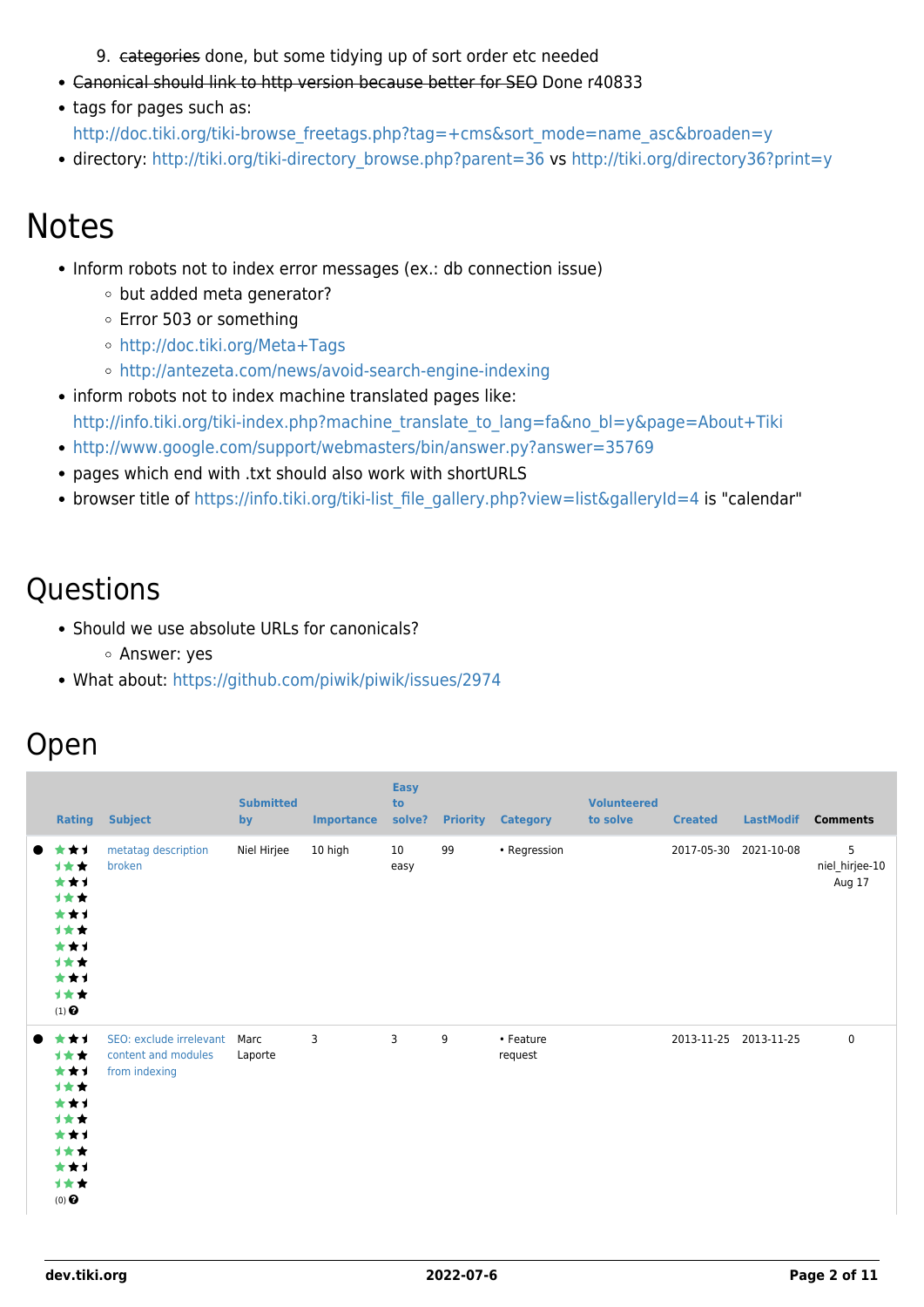| <b>Rating</b>                                                                                               | <b>Subject</b>                                                                                                 | <b>Submitted</b><br>by               | <b>Importance</b> | <b>Easy</b><br>to<br>solve? |    | <b>Priority Category</b>                                                    | <b>Volunteered</b><br>to solve | <b>Created</b>        | <b>LastModif</b>      | <b>Comments</b>                    |
|-------------------------------------------------------------------------------------------------------------|----------------------------------------------------------------------------------------------------------------|--------------------------------------|-------------------|-----------------------------|----|-----------------------------------------------------------------------------|--------------------------------|-----------------------|-----------------------|------------------------------------|
| ★★1<br>1★★<br>***<br><b>1**</b><br>***<br><b>1**</b><br>***<br><b>1★★</b><br>***<br>1**<br>$(0)$ $\odot$    | domain redirect from<br>*.tikiwiki.org to<br>*.tiki.org is not working                                         | Marc<br>Laporte                      | 9                 | 9                           | 81 | • Dogfood on<br>a *.tiki.org site<br>• Regression                           |                                |                       | 2013-06-11 2014-08-30 | 5<br>Jyhem-01 Sep<br>14            |
| ***<br>计女女<br>***<br><b>1**</b><br>***<br>计女女<br>***<br><b>1**</b><br>***<br>计女女<br>$(0)$ $\odot$           | Scheduler failing to<br>create sitemap (no<br>commands defined in<br>the "sitemap"<br>namespace)               | Bernard<br>Sfez / Tiki<br>Specialist | 9                 | $\overline{7}$              | 63 | • Regression                                                                |                                |                       | 2021-12-12 2022-01-20 | $\pmb{0}$                          |
| ***<br>1★★<br>***<br>计女女<br>***<br><b>1**</b><br>***<br><b>1**</b><br>***<br>计女女<br>$(1)$<br>$\pmb{\Theta}$ | SEF forum thread                                                                                               | drsassafras 6                        |                   | 9                           | 54 | • Consistency                                                               | manivannans                    |                       | 2014-04-27 2014-04-27 | $\pmb{0}$                          |
| ***<br>1**<br>***<br><b>1**</b><br>***<br><b>1**</b><br>***<br><b>1**</b><br>***<br>计女女<br>$(0)$ $\odot$    | Wrong URL at tiki-<br>admin_sitemap.php for<br>submitting a Tiki<br>generated sitemap<br>(manual VS console) ? | Bernard<br>Sfez / Tiki<br>Specialist | 10 high           | 5                           | 50 | • Consistency                                                               |                                |                       | 2021-12-07 2021-12-12 | $\mathbf{1}$<br>Bsfez-12 Dec<br>21 |
| ***<br>1★★<br>***<br>1★★<br>***<br><b>1**</b><br>***<br><b>1**</b><br>***<br>计女女<br>$(0)$ $\bigodot$        | RSS feed for trackers:<br>should use SEFURLs                                                                   | Marc<br>Laporte                      | 1 low             |                             | 5  | • Less than<br>30-minutes fix                                               |                                | 2011-12-29 2011-12-29 |                       | $\pmb{0}$                          |
| ***<br>1★★<br>***<br>1★★<br>***<br><b>1**</b><br>***<br><b>1**</b><br>***<br>计女女<br>$(0)$ $\bigodot$        | Simple way to tell<br>search engine robot to<br>index or not a Tiki site                                       | Bernard<br>Sfez / Tiki<br>Specialist | $7\overline{ }$   | $7\overline{ }$             | 49 | • Feature<br>request<br>• Developer<br>Training<br>• Easy for<br>Newbie Dev |                                |                       | 2021-11-08 2021-11-08 | $\pmb{0}$                          |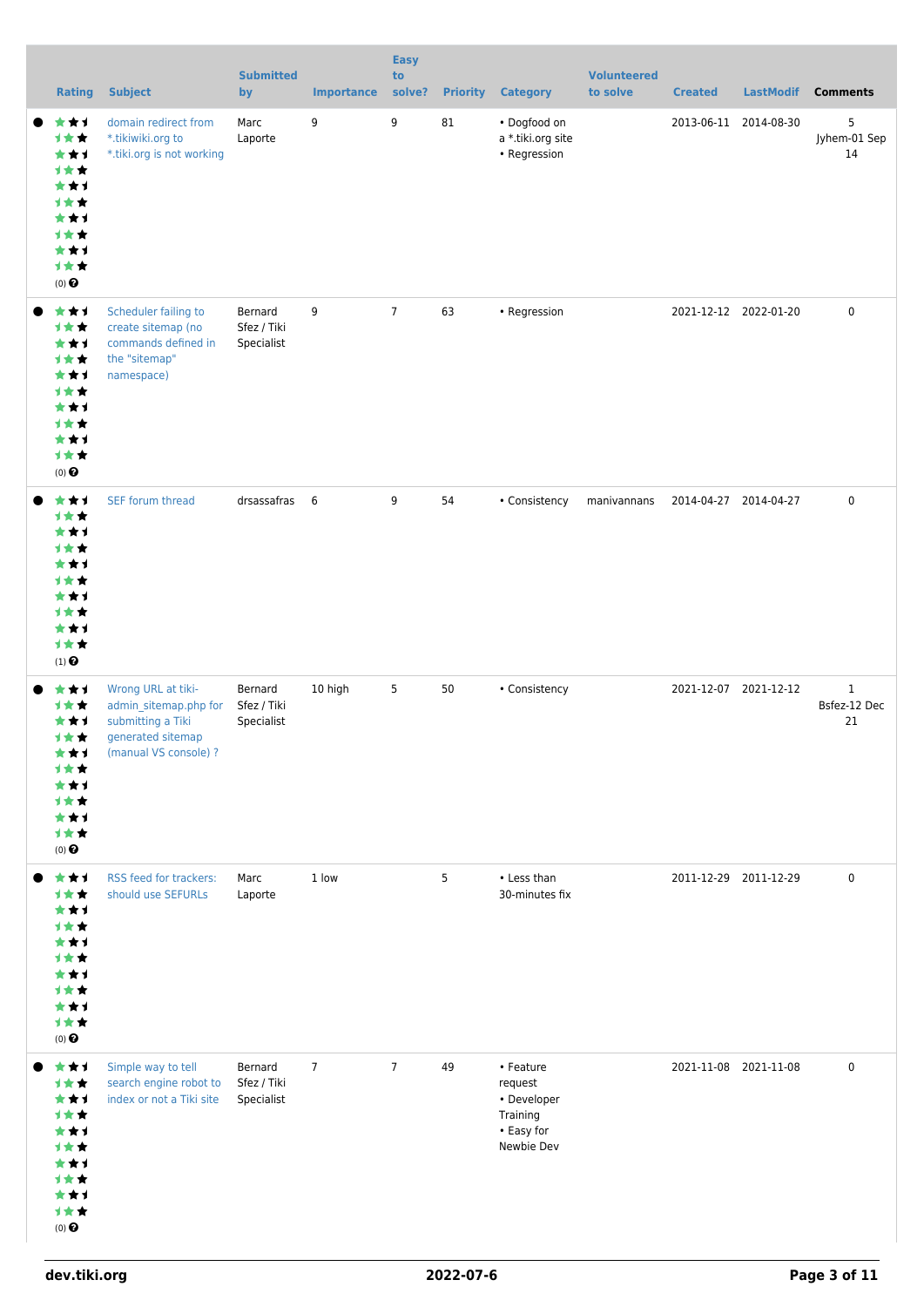| <b>Rating</b>                                                                                               | <b>Subject</b>                                                                                                  | <b>Submitted</b><br>by               | <b>Importance</b> | <b>Easy</b><br>to<br>solve? | <b>Priority</b> | <b>Category</b>                                                                                                  | <b>Volunteered</b><br>to solve | <b>Created</b>        | <b>LastModif</b>      | <b>Comments</b>                      |
|-------------------------------------------------------------------------------------------------------------|-----------------------------------------------------------------------------------------------------------------|--------------------------------------|-------------------|-----------------------------|-----------------|------------------------------------------------------------------------------------------------------------------|--------------------------------|-----------------------|-----------------------|--------------------------------------|
| ***<br>1★★<br>***<br><b>1**</b><br>***<br>***<br>***<br><b>1**</b><br>***<br>计女女<br>(0)                     | <b>Disallow printing links</b><br>to be indexed by<br>search engines                                            | Bernard<br>Sfez / Tiki<br>Specialist | $\overline{7}$    | $\overline{7}$              | 49              | • Feature<br>request<br>• Dogfood on<br>a *.tiki.org site<br>• Developer<br>Training<br>• Easy for<br>Newbie Dev |                                |                       | 2021-11-08 2021-11-08 | 0                                    |
| ***<br>1★★<br>***<br><b>1**</b><br>***<br><b>1**</b><br>***<br><b>1**</b><br>***<br>计女女<br>$(0)$ $\odot$    | Date of article in the<br>sitemap article xml are<br>wrong                                                      | Bernard<br>Sfez / Tiki<br>Specialist | $\overline{7}$    | $\overline{7}$              | 49              | • Error<br>• Regression                                                                                          |                                | 2021-12-06 2021-12-07 |                       | 0                                    |
| ***<br><b>1**</b><br>***<br>1★★<br>***<br><b>1**</b><br>***<br><b>1**</b><br>***<br>计女女<br>$(0)$ $\odot$    | <b>Tighter integration</b><br>with Apache's ><br>.htaccess (error<br>messages, etc.)                            | Marc<br>Laporte                      | 8                 | 5                           | 40              | • Feature<br>request<br>• Dogfood on<br>a *.tiki.org site                                                        |                                |                       | 2008-12-04 2018-02-09 | $\mathbf 1$<br>amette-04 Dec<br>08   |
| ***<br>1★★<br>* * 1<br><b>1**</b><br>***<br>***<br>***<br><b>1**</b><br>***<br>1★★<br>$(0)$ $\odot$         | In dev.org : search<br>bug, old problem(s)<br>not solved in sorting a<br>filtered list.                         |                                      | 8                 |                             | 40              | • Usability<br>• Dogfood on<br>a *.tiki.org site<br>• Consistency                                                |                                | 2011-08-10 2011-08-10 |                       | 0                                    |
| ***<br>1★★<br>***<br><b>1**</b><br>***<br><b>1**</b><br>***<br><b>1**</b><br>***<br>计女女<br>$(0)$ $\odot$    | To show Links with no<br>Permission for anonym<br>- turns external<br>Sitemap creation in a<br>disasterarea 302 | artbody                              | $7\overline{ }$   | 5                           | 35              | • Usability<br>• Feature<br>request                                                                              |                                | 2009-04-07 2013-11-04 |                       | 0                                    |
| ***<br>1★★<br>***<br><b>1**</b><br>***<br><b>1**</b><br>***<br><b>1**</b><br>***<br>计女女<br>$(0)$ $\bigodot$ | Group home pages do<br>not work under sefurl                                                                    | Gergely                              | $\overline{7}$    |                             | 35              | • Usability<br>• Conflict of<br>two features<br>(each works)<br>well<br>independently)                           |                                | 2011-01-27 2011-01-29 |                       | $\mathbf 1$<br>Chealer9-16<br>Feb 11 |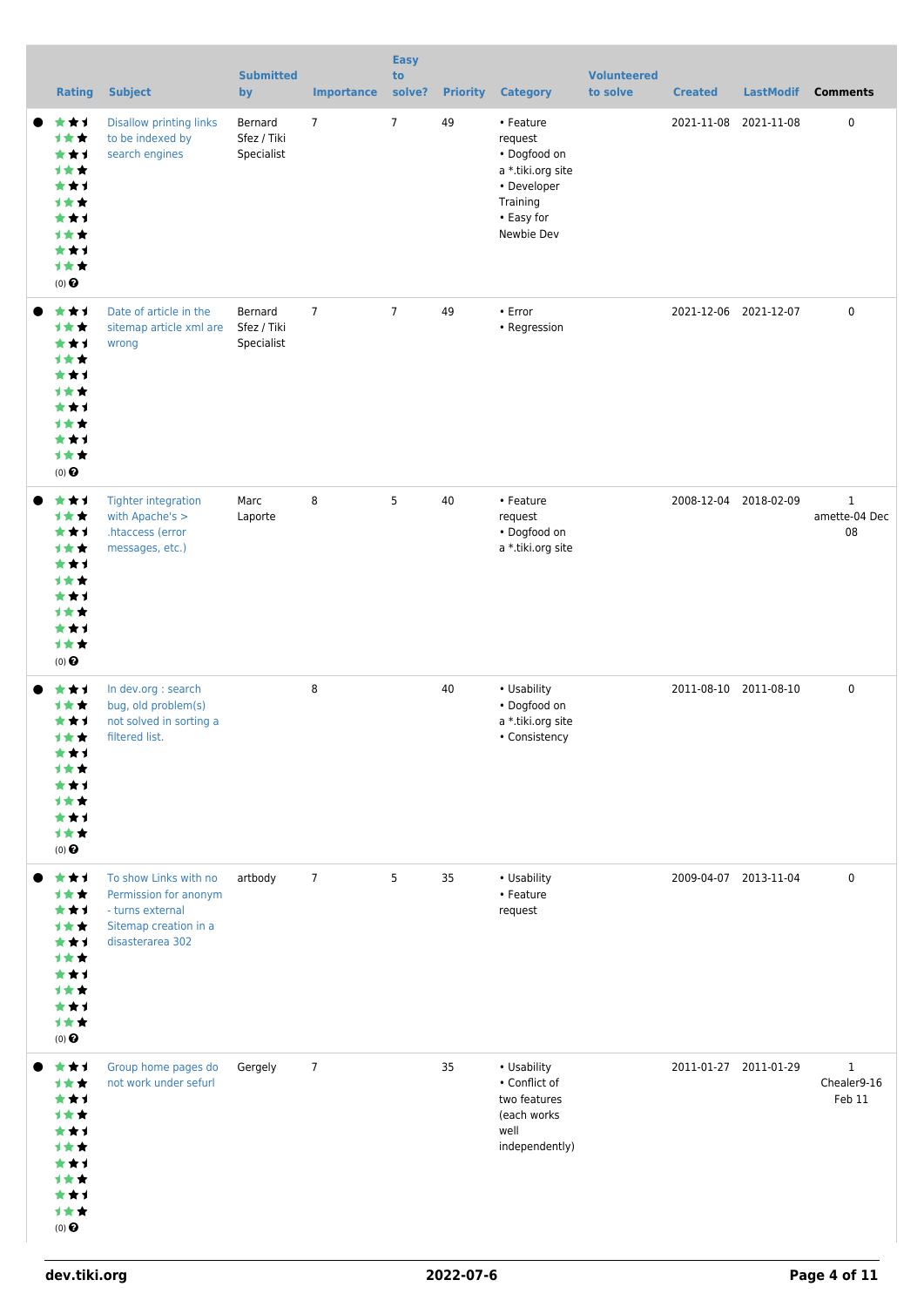| <b>Rating</b>                                                                                               | <b>Subject</b>                                                                                              | <b>Submitted</b><br>by               | <b>Importance</b> | <b>Easy</b><br>to<br>solve? | <b>Priority</b> | <b>Category</b>                                                        | <b>Volunteered</b><br>to solve | <b>Created</b>        | <b>LastModif</b>      | <b>Comments</b>                               |
|-------------------------------------------------------------------------------------------------------------|-------------------------------------------------------------------------------------------------------------|--------------------------------------|-------------------|-----------------------------|-----------------|------------------------------------------------------------------------|--------------------------------|-----------------------|-----------------------|-----------------------------------------------|
| ***<br>1★★<br>***<br>1★★<br>***<br><b>1**</b><br>***<br><b>1**</b><br>***<br>计女女<br>(0)                     | Google shouldn't<br>returns edit page link<br>to create a new page                                          | Bernard<br>Sfez / Tiki<br>Specialist | $7^{\circ}$       | 5                           | 35              | • Dogfood on<br>a *.tiki.org site<br>$\cdot$ Bug                       |                                |                       | 2021-10-31 2021-10-31 | 0                                             |
| ***<br>***<br>***<br><b>1**</b><br>***<br>计女女<br>***<br><b>1**</b><br>***<br>计女女<br>$(0)$ $\odot$           | Tracker items: nice<br><b>URLs and Canonical</b>                                                            | Marc<br>Laporte                      | 8                 | $\overline{4}$              | 32              | • Feature<br>request<br>• Consistency                                  |                                |                       | 2013-11-03 2013-11-04 | 0                                             |
| ***<br>1★★<br>***<br><b>1**</b><br>***<br><b>1**</b><br>***<br>1★★<br>***<br>计女女<br>$(0)$ $\odot$           | SEFUrl needs to be<br>updated                                                                               | shtepawski 6                         |                   |                             | 30              | • Support<br>request                                                   |                                |                       | 2010-03-02 2010-03-02 | $\overline{2}$<br>Gergely-03<br><b>Nov 10</b> |
| ***<br>1★★<br>***<br><b>1**</b><br>***<br><b>1**</b><br>★★1<br><b>1**</b><br>***<br>计女女<br>$(0)$ $\odot$    | Structures don't get<br>SEF links when SEF is<br>enabled                                                    | DesertWolf 6                         |                   |                             | 30              | • Conflict of<br>two features<br>(each works<br>well<br>independently) |                                |                       | 2010-04-28 2010-04-28 | 0                                             |
| ***<br>计女女<br>***<br><b>1**</b><br>***<br>1★★<br>***<br><b>1**</b><br>***<br>计女女<br>$(0)$<br>$\pmb{\Theta}$ | <b>SEFURL with</b><br>parameters in URL<br>path                                                             | Frank<br>Guthausen                   | 6                 | 5                           | 30              | • Error                                                                |                                | 2012-11-09 2013-10-28 |                       | 0                                             |
| ***<br>计女女<br>***<br>1★★<br>***<br>1★★<br>***<br>计女女<br>***<br>计女女<br>$(0)$ $\odot$                         | Allow redirect plugin to Ibmaian<br>use fragment<br>identifiers<br>(section/anchor ids)<br>(patch included) |                                      |                   |                             | 25              | • Feature<br>request<br>• Patch                                        |                                | 2009-05-20            | 2009-06-07            | $\mathbf{1}$<br>marclaporte-23<br>Aug 10      |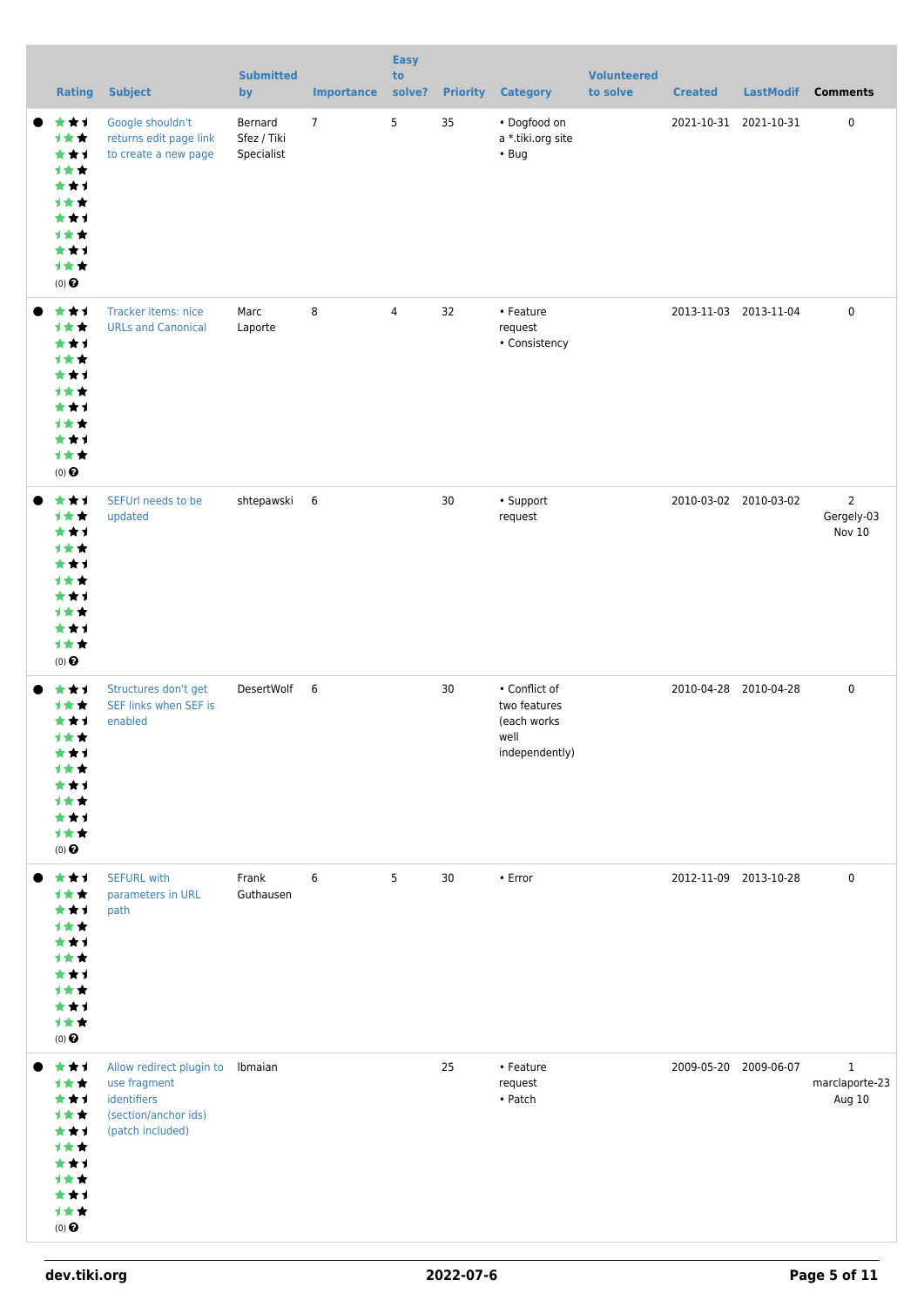### Pending

|                   |                  |                                              | <b>Easy</b> |  |                    |                          |          |
|-------------------|------------------|----------------------------------------------|-------------|--|--------------------|--------------------------|----------|
|                   | <b>Submitted</b> |                                              | TO.         |  | <b>Volunteered</b> |                          |          |
| Rating Subject by |                  | Importance solve? Priority Category to solve |             |  |                    | <b>Created LastModif</b> | Comments |

#### Closed

|           | <b>Rating</b>                                                                                                   | <b>Subject</b>                                              | <b>Submitted</b><br>by | <b>Importance</b> | <b>Easy</b><br>to<br>solve? | <b>Priority</b> | <b>Category</b>                                                                                                     | <b>Volunteered</b><br>to solve | <b>Created</b>        | <b>LastModif</b> | <b>Comments</b>                            |
|-----------|-----------------------------------------------------------------------------------------------------------------|-------------------------------------------------------------|------------------------|-------------------|-----------------------------|-----------------|---------------------------------------------------------------------------------------------------------------------|--------------------------------|-----------------------|------------------|--------------------------------------------|
|           | ◎ ★★1<br>1★★<br>***<br>计女女<br>***<br><b>1**</b><br>***<br><b>1**</b><br>***<br>1★★<br>$(0)$ $\odot$             | Cannot Reply to a<br><b>Comment on Wiki</b><br>page         | psue                   | 9 high            | 8                           | 72              | • Error<br>• Conflict of<br>two features<br>(each works<br>well<br>independently)<br>• Less than 30-<br>minutes fix |                                | 2009-09-16            | 2010-01-14       | $\mathbf{1}$<br>marclaporte-27<br>Dec 09   |
|           | $0 \star \star 1$<br>1★★<br>***<br>计女女<br>***<br><b>1**</b><br>***<br><b>1**</b><br>***<br>1★★<br>$(0)$ $\odot$ | _htaccess should<br>know which version<br>of Tiki it is for | Marc<br>Laporte        | 9 high            | 8                           | 72              | • Feature<br>request<br>• Less than 30-<br>minutes fix                                                              | Nelson Ko                      | 2009-12-25 2012-04-16 |                  | $\pmb{0}$                                  |
| $\bullet$ | ***<br>1★★<br>***<br>1★★<br>***<br><b>1**</b><br>***<br>计女女<br>***<br>1★★<br>$(0)$ $\odot$                      | nofollow on<br>hyperlinks                                   | Marc<br>Laporte        | 8                 | 8                           | 64              | • Feature<br>request<br>• Less than 30-<br>minutes fix                                                              |                                | 2008-02-28 2010-08-23 |                  | 8<br>marclaporte-23<br>Aug 10              |
| o.        | ***<br><b>1★★</b><br>***<br>计女女<br>***<br>1★★<br>***<br>计女女<br>***<br>计女女<br>$(0)$ $\odot$                      | tiki-all_languages.php<br>needs canonical                   | Marc<br>Laporte        | 8                 | 8                           | 64              | • Feature<br>request                                                                                                | manivannans                    | 2013-11-19 2014-02-13 |                  | $\overline{2}$<br>manivannans-20<br>Dec 13 |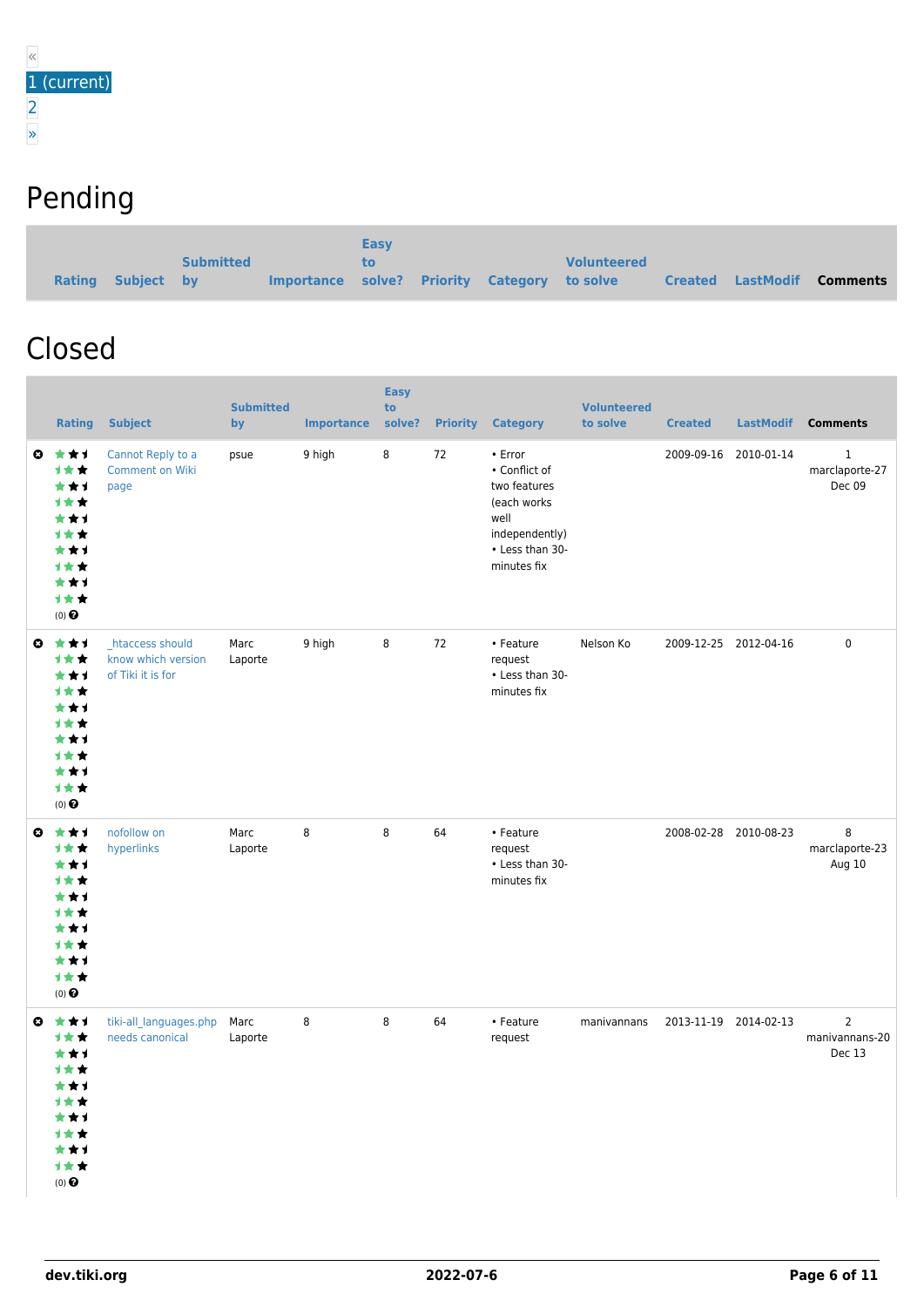|           | <b>Rating</b>                                                                                                          | <b>Subject</b>                                                                    | <b>Submitted</b><br>by | <b>Importance</b> | <b>Easy</b><br>to<br>solve? | <b>Priority</b> | <b>Category</b>                                                                   | <b>Volunteered</b><br>to solve | <b>Created</b> | <b>LastModif</b>      | <b>Comments</b>                            |
|-----------|------------------------------------------------------------------------------------------------------------------------|-----------------------------------------------------------------------------------|------------------------|-------------------|-----------------------------|-----------------|-----------------------------------------------------------------------------------|--------------------------------|----------------|-----------------------|--------------------------------------------|
| ◎         | ***<br>1**<br>***<br><b>1**</b><br>***<br>***<br>***<br><b>1**</b><br>***<br>计女女<br>(0)                                | Pollution of URLs by<br>sending relative links<br>to inexisting<br>subdirectories | Marc<br>Laporte        | $\overline{7}$    | $\overline{7}$              | 49              | • Error<br>• Conflict of<br>two features<br>(each works<br>well<br>independently) | Nelson Ko                      |                | 2012-10-16 2013-10-28 | 1<br>marclaporte-29<br>Jan 13              |
| $\bullet$ | ***<br>1★★<br>***<br><b>1**</b><br>***<br><b>1**</b><br>***<br><b>1**</b><br>***<br>计女女<br>$(0)$ $\odot$               | Disallow tiki-<br>tell_a_friend.php in<br>robots.txt                              | Jan Krohn              | 6                 | 8                           | 48              | • Usability<br>• Less than 30-<br>minutes fix                                     |                                |                | 2010-03-11 2011-02-05 | 6<br>JanKrohn-18 Mar<br>10                 |
| O         | ***<br>计女女<br>***<br>计女女<br>***<br><b>1**</b><br>***<br>计女女<br>***<br>计女女<br>$(0)$ $\odot$                             | period (.) in page<br>names conflicts with<br><b>Short URLs rewrite</b><br>rules  | Marc<br>Laporte        | 9 high            |                             | 45              | • Error<br>• Dogfood on a<br>*.tiki.org site                                      |                                |                | 2008-11-01 2009-01-16 | $\mathbf 0$                                |
| o.        | 大大才<br><b>1**</b><br>***<br><b>1**</b><br>***<br>1 * *<br>***<br><b>1**</b><br>***<br>计女女<br>$(0)$ $\odot$             | <b>Canonical URL Tag</b>                                                          | Marc<br>Laporte        | 9 high            |                             | 45              | • Feature<br>request<br>• Dogfood on a<br>*.tiki.org site                         |                                |                | 2009-04-03 2011-05-23 | $\overline{2}$<br>marclaporte-05<br>Dec 10 |
|           | $0 \star \star 1$<br>1★★<br>***<br><b>1**</b><br>***<br><b>1**</b><br>***<br><b>1**</b><br>***<br>1★★<br>$(0)$ $\odot$ | Ability to use a<br>structure as a menu<br>{menu<br>structureId=1}                | homung                 | 8                 |                             | 40              | • Feature<br>request                                                              | homung                         |                | 2007-04-05 2010-01-14 | 6<br>marclaporte-29<br>Apr 09              |
|           | $0 \star \star 1$<br>1★★<br>***<br><b>1**</b><br>***<br><b>1**</b><br>***<br><b>1**</b><br>***<br>1★★<br>$(0)$ $\odot$ | Adding some<br>examples in htaccess                                               | Marc<br>Laporte        | 5                 | 8                           | 40              | $\bullet$<br>Documentation<br>(or Advocacy)<br>• Less than 30-<br>minutes fix     |                                |                | 2008-03-08 2010-12-26 | 3<br>marclaporte-29<br>Mar 10              |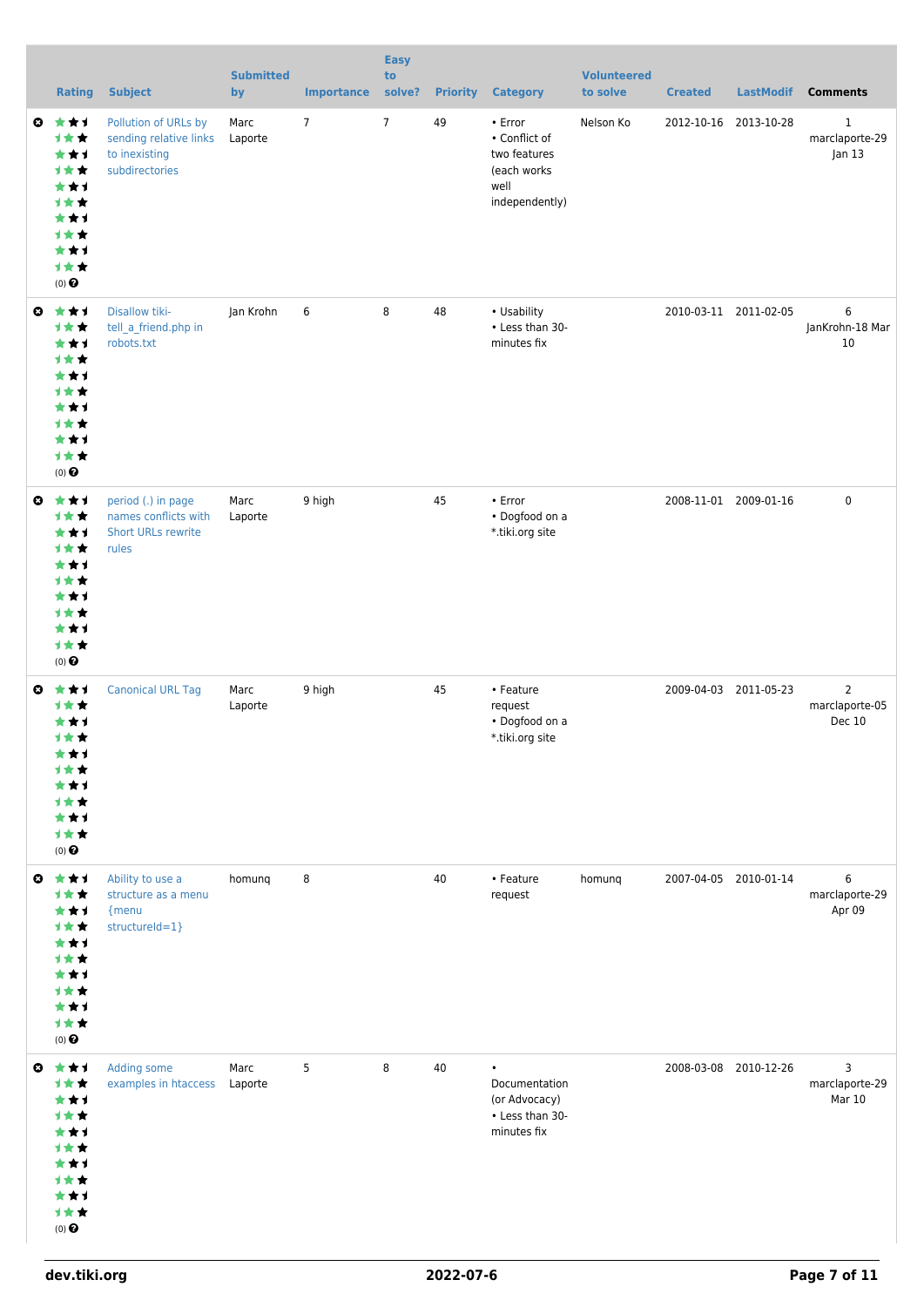|                       | <b>Rating</b>                                                                                                                | <b>Subject</b>                                                                           | <b>Submitted</b><br>by | <b>Importance</b> | <b>Easy</b><br>to<br>solve? | <b>Priority</b> | <b>Category</b>                                                                     | <b>Volunteered</b><br>to solve | <b>Created</b>        | <b>LastModif</b> | <b>Comments</b>                                   |
|-----------------------|------------------------------------------------------------------------------------------------------------------------------|------------------------------------------------------------------------------------------|------------------------|-------------------|-----------------------------|-----------------|-------------------------------------------------------------------------------------|--------------------------------|-----------------------|------------------|---------------------------------------------------|
|                       | $0$ $\star$ $\star$ $1$<br>1★★<br>***<br><b>1**</b><br>***<br><b>1**</b><br>***<br><b>1**</b><br>***<br>计女女<br>$(1)$ $\odot$ | Site Map for visitors<br>and search engines<br>(Sitemap Protocol)                        | Marc<br>Laporte        | 8                 | 5                           | 40              | • Feature<br>request                                                                |                                | 2008-03-09            | 2017-12-17       | $\overline{7}$<br>marclaporte-17<br><b>Dec 17</b> |
| ◎                     | ***<br>计女女<br>***<br><b>1**</b><br>***<br><b>1**</b><br>***<br><b>1**</b><br>***<br>计女女<br>$(0)$ $\odot$                     | Saving page with<br><b>SEFURL on creates</b><br>404 error                                | mrisch                 | 8                 |                             | 40              | • Error                                                                             |                                | 2008-08-16 2008-08-16 |                  | $\mathbf 0$                                       |
| $\boldsymbol{\omega}$ | ***<br>1★★<br>***<br><b>1**</b><br>***<br><b>1**</b><br>***<br>计女女<br>***<br>计女女<br>$(0)$ $\odot$                            | page names with<br>colon, like<br>user:person not<br>working when<br><b>SEFURL</b> is on | Nelson Ko              | 8                 |                             | 40              | • Error                                                                             |                                | 2010-11-09 2011-01-05 |                  | $\mathbf{1}$<br>marclaporte-05<br>Jan 11          |
| O                     | ***<br>***<br>***<br>计女女<br>***<br><b>1**</b><br>***<br><b>1**</b><br>***<br>1★★<br>$(0)$ $\odot$                            | Add canonical for tiki-<br>slideshow2.php                                                | Marc<br>Laporte        | 4                 | 10<br>easy                  | 40              | • Feature<br>request                                                                | manivannans                    | 2013-12-03 2013-12-09 |                  | $\pmb{0}$                                         |
|                       | ◎ ★★1<br>1★★<br>***<br>1★★<br>***<br>计女女<br>***<br>计女女<br>***<br>1★★<br>$(0)$<br>$\pmb{\Theta}$                              | <b>SEF URL Search</b><br><b>Engine Friendly URL</b>                                      | artbody                | 8                 |                             | 40              | • Usability<br>• Feature<br>request<br>• Patch<br>• Dogfood on a<br>*.tiki.org site | artbody                        | 2006-05-18 2021-10-11 |                  | $\overline{7}$<br>Bsfez-11 Oct 21                 |
|                       | ◎ ★★1<br>1★★<br>***<br>计女女<br>***<br><b>1**</b><br>***<br>计女女<br>***<br>计女女<br>$(0)$ $\odot$                                 | Full screen mode:<br>Error on first click on<br>dev.tw.o and<br>doc.tw.o                 |                        | $\overline{7}$    |                             | 35              | $\bullet$ Error<br>• Dogfood on a<br>*.tiki.org site                                |                                | 2009-04-19 2011-01-05 |                  | $\pmb{0}$                                         |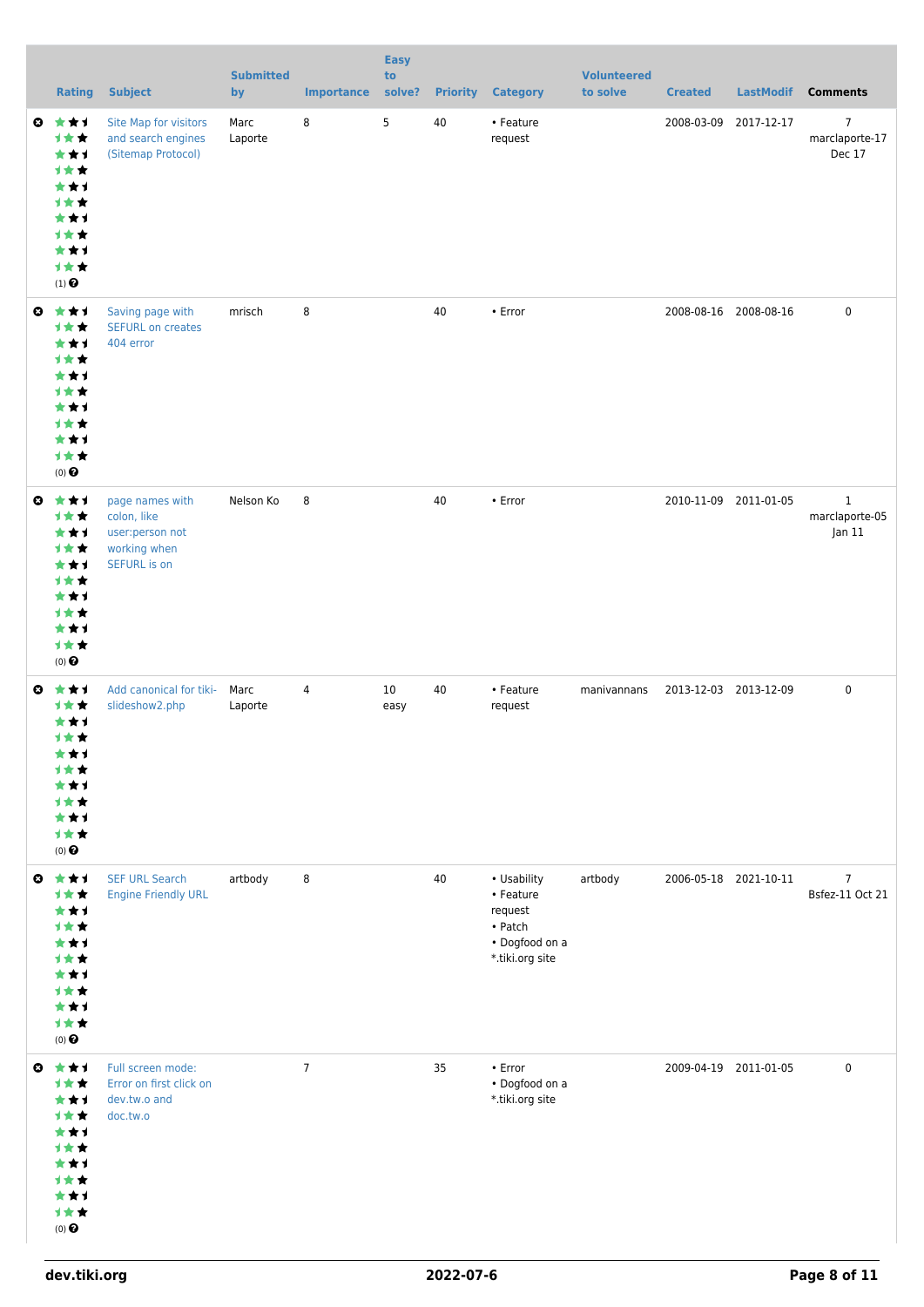|           | <b>Rating</b>                                                                                                               | <b>Subject</b>                                                                             | <b>Submitted</b><br>by               | <b>Importance</b> | <b>Easy</b><br>to<br>solve? |    | <b>Priority Category</b>                 | <b>Volunteered</b><br>to solve | <b>Created</b>        | <b>LastModif</b>      | <b>Comments</b>                   |
|-----------|-----------------------------------------------------------------------------------------------------------------------------|--------------------------------------------------------------------------------------------|--------------------------------------|-------------------|-----------------------------|----|------------------------------------------|--------------------------------|-----------------------|-----------------------|-----------------------------------|
|           | $0 \star \star \star$<br>1★★<br>***<br><b>1**</b><br>***<br><b>1★★</b><br>***<br><b>1**</b><br>***<br>计女女<br>$(0)$ $\Theta$ | Remove www<br>automatically                                                                | Marc<br>Laporte                      | $7\overline{ }$   |                             | 35 | • Feature<br>request                     |                                |                       | 2010-03-30 2010-04-05 | $\pmb{0}$                         |
| $\bullet$ | ***<br>计女女<br>***<br><b>1**</b><br>***<br><b>1**</b><br>***<br><b>1**</b><br>***<br><b>1**</b><br>$(0)$ $\odot$             | Google reject Tiki<br>generated sitemap                                                    | Bernard<br>Sfez / Tiki<br>Specialist | $\overline{7}$    | 5                           | 35 | • Regression<br>• Easy for<br>Newbie Dev |                                | 2021-09-13 2021-12-07 |                       | $\overline{4}$<br>Bsfez-07 Dec 21 |
| $\bullet$ | ***<br>计女女<br>***<br><b>1**</b><br>***<br><b>1**</b><br>***<br><b>1**</b><br>***<br>计女女<br>$(0)$ $\odot$                    | Allow meta tags<br>unique to pages                                                         | typeamom                             | 6                 |                             | 30 | • Feature<br>request                     | typeamom                       |                       | 2007-04-09 2018-03-06 | 3<br>marclaporte-15<br>Jan 10     |
| ø         | ***<br>1★★<br>***<br>计女女<br>***<br>1女女<br>***<br>***<br>***<br>1★★<br>$(0)$ $\odot$                                         | <b>Allow Choice of URL</b><br>name that includes<br>page name, not<br>number, for articles | typeamom                             | 6                 |                             | 30 | • Feature<br>request                     | typeamom                       | 2007-05-06 2010-01-16 |                       | $\pmb{0}$                         |

« 1 (current) [2](https://dev.tiki.org/tiki-print.php?tr_sort_mode2=f_43_asc&page=Search+engine+optimization&tr_offset3=20) [»](https://dev.tiki.org/tiki-print.php?tr_sort_mode2=f_43_asc&page=Search+engine+optimization&tr_offset3=20)

### Discussion on IRC about SEFURLs

#### $[+]$ Some tips from Dima

Dima is a developer in contact with Regis & Marc and who will join the Tiki community in February 2013

```
> Also I'm sending you some seo-recomendations:
> 1 ) It would be better to make redirects (for example from
```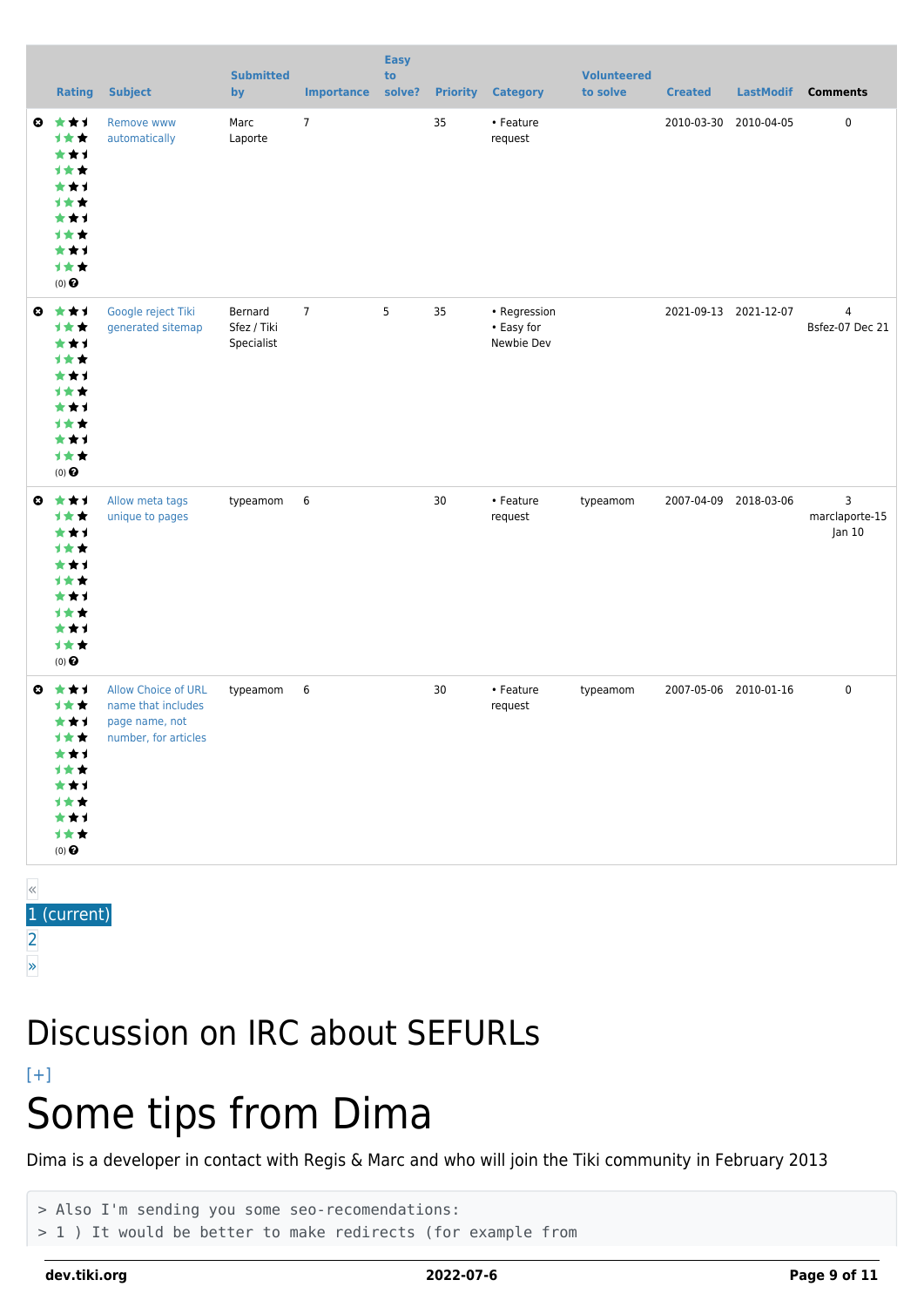```
> http://info.tiki.org/Join+the+Community to
> http://info.tiki.org/Join+the+Community/) All urls should be in one format.
> 2) In robots.txt directive Crawl-Delay should be at the bottom of the file
> 3) Indexing search should be forbidden by placeing Disallow:
> /tiki-searchresults* into robots.txt
> 4) <h1> tags should be without any attributes, such as id, class etc.
> 5) As I can see, main page is http://tiki.org/tiki-index.php but
> http://tiki.org/ redirects to http://info.tiki.org. It's not good :)
> 6) Also I've never seen directive Exclude in robots.txt before.
>
```
Huh ? I do not understand this:

#### Dima wrote:

4) tags should be without any attributes, such as id, class etc. - why ? — luci

## **Tricky**

- http://doc.tiki.org/Wiki-Syntax+Text -> OK
- http://doc.tiki.org/wiki-Syntax+Text -> not OK because of this rule RewriteRule ^wiki-[\(A-Za-z0-9](https://dev.tiki.org/A-Za-z0-9)+) tiki-index.php?page=\$1 [QSA,L](https://dev.tiki.org/QSA,L), but complicated what to do with this rule, backward compatibility suggest we keep it. But it's a rule that don't even support non-alpha in pagename

## Related

- [URL Rewriting Revamp](https://dev.tiki.org/URL-Rewriting-Revamp)
- <http://wordpress.org/extend/plugins/all-in-one-seo-pack/>
- <http://www.aboutus.org/Learn/Quick-SEO-Fixes-for-Internal-Links>
- <http://schema.org/>
- [The Inconvenient Truth About SEO](http://www.smashingmagazine.com/2012/12/11/seo-the-inconvenient-truth/)
- <https://github.com/PiedWeb/SeoPocketCrawler>
- <https://github.com/ARCANEDEV/SEO-Helper>
- <https://github.com/melbahja/seo> +<https://packagist.org/packages/melbahja/seo>
- <https://packagist.org/packages/evert/sitemap-php> is abandoned so perhaps could be replaced by \* <https://github.com/melbahja/seo/tree/master/src/Sitemap>
- <https://github.com/eyecatchup/SEOstats/issues/151>(project seems on hold)
- <https://github.com/marcortola/behat-seo-contexts> + <https://packagist.org/packages/marcortola/behat-seo-contexts>

#### alias

- [Rewrite Rules](https://dev.tiki.org/Rewrite-Rules)
- [Clean URL](https://dev.tiki.org/Clean-URL)
- [Clean URLs](https://dev.tiki.org/Clean-URLs)